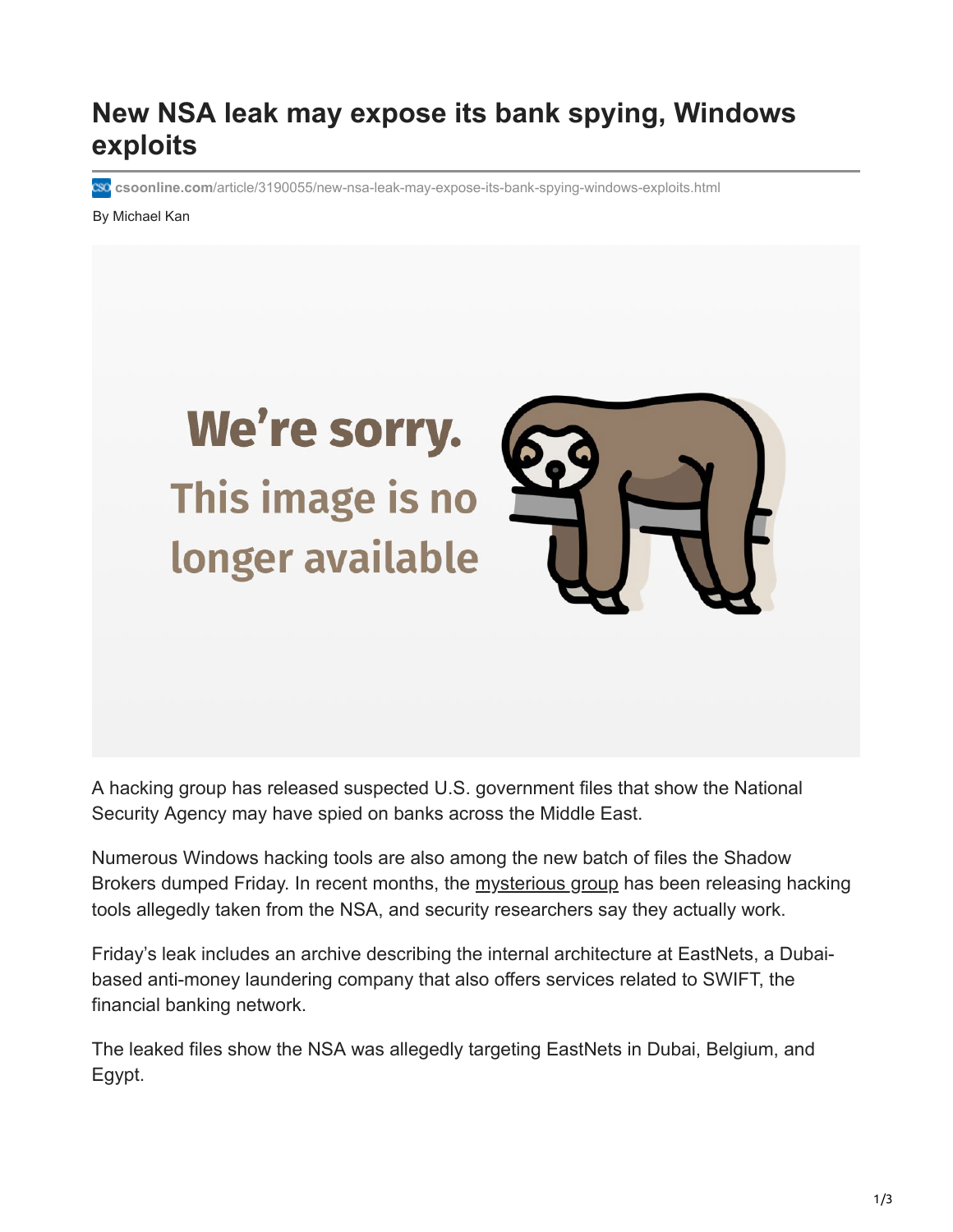Among the documents is a PowerPoint [presentation](https://github.com/DonnchaC/shadowbrokers-exploits/blob/master/swift/JFM_Status.pptx) designated as top secret. It mentions "ongoing collection" from servers owned by financial institutions in the United Arab Emirates, Yemen, Kuwait, Palestine, and Bahrain.

The files appear to include logs from 2013 that show the NSA was also targeting oil and investment companies across the Middle East.

If the files are real, the exposed information represents a threat to the SWIFT network, said Matt Suiche, founder of security firm Comae Technologies, who has been looking over the leaked files.



Shadow brokers A slide from a powerpoint presentation allegedly taken from the NSA.

"This is the first time to date that so much information had been published on how a SWIFT Service Bureau actually works and its internal infrastructure," he [wrote](https://medium.com/@msuiche/the-nsa-compromised-swift-network-50ec3000b195) in a blog post.

However, EastNets [called](http://www.eastnets.com/News_Details/17-04-14/No_credibility_to_the_online_claim_of_a_compromise_of_EastNets_customer_information_on_its_SWIFT_service_bureau.aspx) reports that it had been hacked "totally false and unfounded." The company has checked its servers and found no compromise or any vulnerabilities.

"The photos shown on Twitter, claiming compromised information, is about pages that are outdated and obsolete, generated on a low-level internal server that is retired since 2013," the company said in a statement.